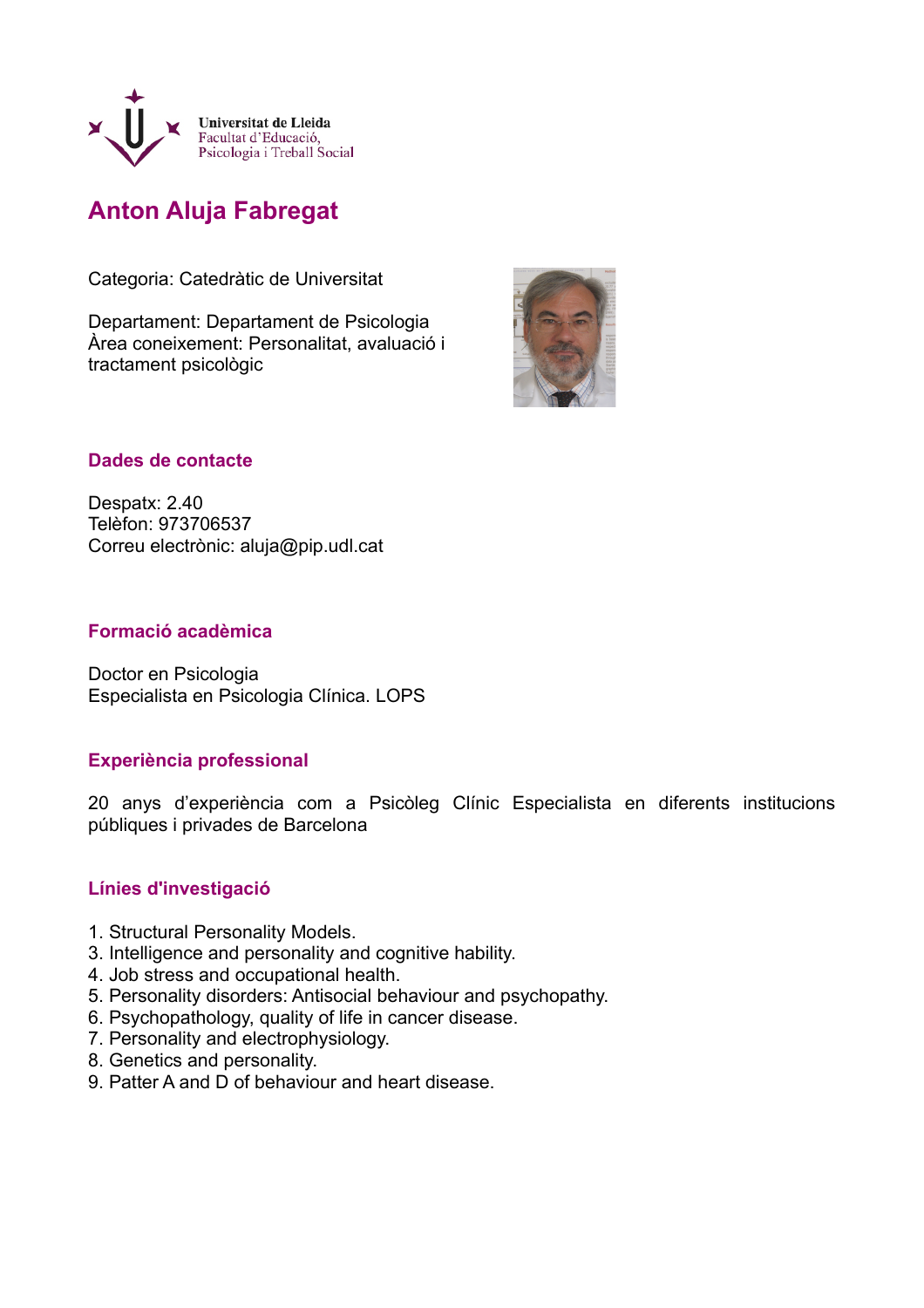

### **Publicacions recents**

-Laplana, M., Royo, J.L., García, L.F., Aluja, A., Gomez-Skarmeta, J.L. & Fibla, J. (2014). *SIRPB1* Copy-Number Polymorphism as Candidate Quantitative Trait Locus for Impulsive-Disinhibited Personality. *Genes, Brain and Behavior, 13(7),* 653-662. F.I: 3.6 Ref.: Artículo de investigación.(AI). ISSN: Online ISSN: 1601-183X DOI: 10.1111/gbb.12154

-Balada, F., Blanch, A., & Aluja, A. (2014). [Arousal and Habituation Effects \(Excitability\) on Startle](javascript:openGatewayLink() [Responses to the International Affective Picture Systems \(IAPS\).](javascript:openGatewayLink() Journal of *Psychophysiology, 28,* 233-241. F.I: 3.180. (3/14) Categoria: Psychology, Biological Psychology, Experimental Ref.: Artículo de investigación. (AI). ISSN: 0048-5772. Online ISSN: 1469- 8986 DOI: 10.1027/0269-8803/a000115

-Aluja, A., Blanch, A., Blanco, E., Martí-Guiu, M.T., Balada, F. (2014). The Dimensional Assessment of Personality Psychopathology Basic Questionnaire: Shortened Versions item analysis. *Spanish Journal of Psychology, 17,* 1-12. F.I: 0.706 (81/129) Categoria: Psychology, Multidisciplinary Ref.: Artículo de investigación.(AI). ISSN: 1138-7416 DOI:

-Aluja, A., Rossier, L., Blanch., Blanco, E., Martí-Guiu, M., & Balada, F. (2015). Personality effects and sex differences on the International Affective Picture System (IAPS): a Spanish and Swiss study. *Personality and Individual Differences, 77*, 143–148. F.I: 1.861. (16/61) Categoria: Psychology, Social Ref.: Artículo de investigación.(AI). ISSN: 0191-8869 DOI: [10.1016/j.paid.2014.12.058](http://dx.doi.org/10.1016%2Fj.paid.2014.12.058)

-Aluja, A.,Blanch, A., & Balada, F. (2015). Affective modulation of the Startle Reflex and the Reinforcement Sensitivity Theory of Personality in females. *Physiology and Behavior, 138,* 332-339*.* F.I: 3.033 (…./…..) Categoria: Ref.: Artículo de investigación.(AI). ISSN: 0031-9384 DOI: 10.1016/j.physbeh.2014.09.009

-Blanch, A. ; Aluja, A.; Cornadó, M.P. (2015). Sex differences in chess performance: Analyzing participation rates, age, and practice in chess tournaments. *Personality and Individual Differences, 86*, 117–121. F.I: 1.861. (16/61) Categoria: Psychology, Social Ref.: Artículo de investigación.(AI). ISSN: 0191-8869 DOI:<http://dx.doi.org/10.1016/j.paid.2015.06.004>